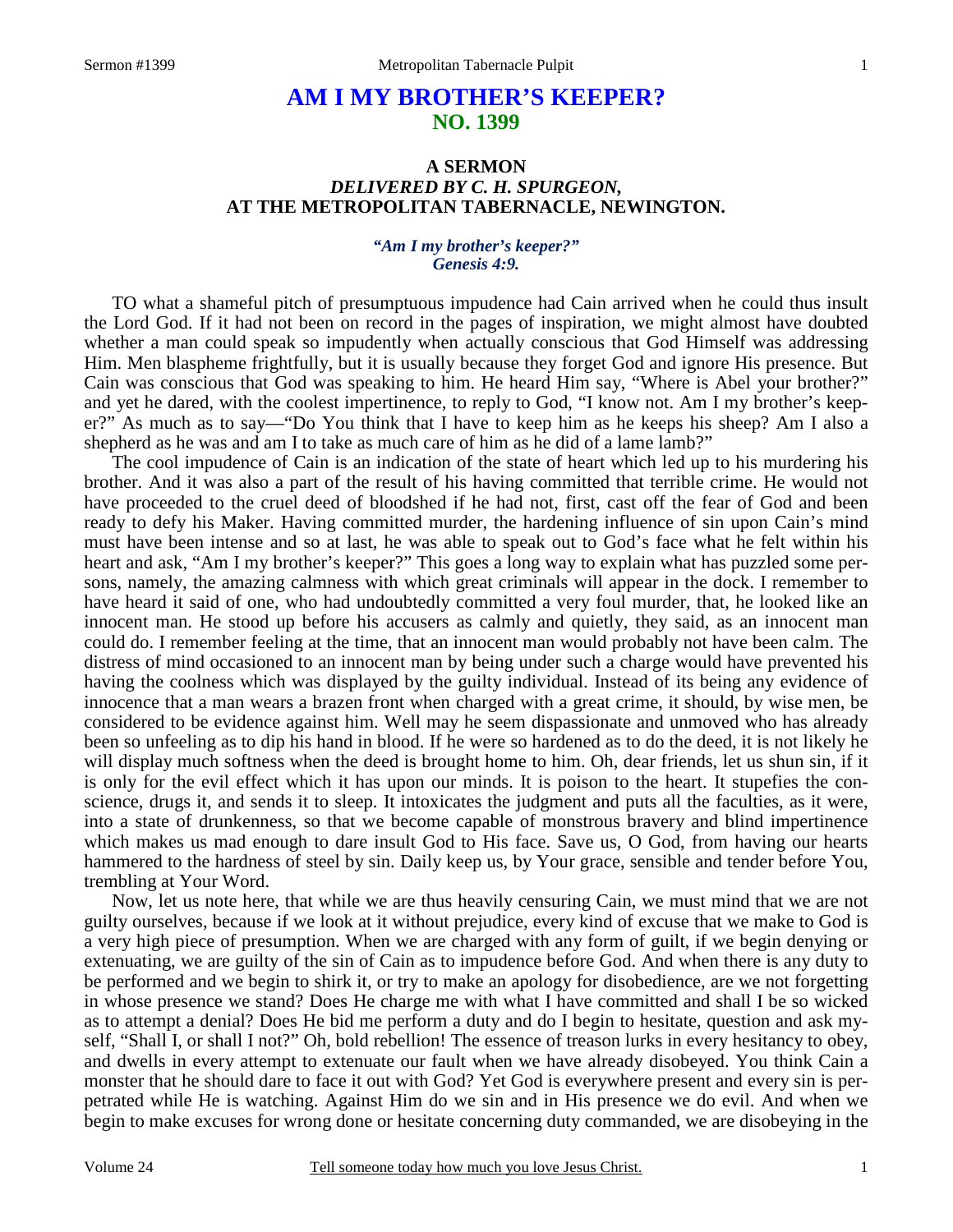immediate presence of the Lord our God. Since we have doubtless, been guilty of this, let us humbly confess it and ask the Lord to give us great tenderness of conscience that from now on we may fear the Lord and never dare to stand up to question what He has to say.

The very same thing, no doubt, lies at the bottom of objections to Bible Truths. There are some who do not go to Scripture to take out of it what is there, but seeing what is clearly revealed, they then begin to question and judge and come to conclusions according to their notions of what ought to have been there. No, but O man, who are you that replies against God? If He says it, *it is so*. Believe it. Can you not understand it? Who are you that you should understand? Can you hold the sea in the hollow of your hand, or grasp the winds in your fist? Worm of the dust, the infinite must always be beyond you! There must always be about the glorious Lord something that is incomprehensible and it is not for you to doubt because you cannot understand, but rather humbly to bow before His awesome presence that has made you and in whose hand your breath is. God save us from the presumption which dares to say with Pharaoh, "Who is the Lord that I should obey His voice?" and from the profane arrogance which replies to the Lord in the spirit of Cain.

Now, let us look quietly at what Cain said. He said to the Lord, "Am I my brother's keeper?" May the Holy Spirit guide us in considering this question.

**I.** First it is to be noted that MAN IS NOT HIS BROTHER'S KEEPER IN SOME SENSES. There is some little weight in what Cain says. Generally some amount of truth clings to every lie and even in the greatest possible profanity there is, usually, something or other of truth, though it is grievously twisted and distorted. In this atrocious question of Cain there is some little measure of reason. In some sense no man is his brother's keeper.

For instance, *every man must bear his own responsibility for his own acts before Almighty God.* It is not possible for a man to shift from his own shoulders to those of another his obligations to the Most High. Obedience to the law of God must be personally rendered or a man becomes guilty. No matter how holy his father, or how righteous his mother, he himself, will have to stand upon his own feet and answer for himself before the judgment seat of God. Each man who hears the gospel is responsible for the hearing of it. No one else can believe the gospel for him, or repent for him, or be born again for him, or become a Christian for him. He must himself personally, repent of sin, personally believe in Jesus Christ, personally be converted and personally live to the service and glory of God. Every tub must stand on its own bottom. There have been idle attempts to shift the responsibility to a certain order of men called priests, or clergymen, or ministers, according as the case may be, but it cannot be done. Each man must seek the Lord himself—himself, lay his load of sin at the foot of the cross and himself, accept a personal Savior for himself. You cannot do with the matters of your soul as you do with the business of your estate and employ a priest in the same way as you engage a solicitor to represent you. There is one substitute and advocate who can plead for us, but no earthly sponsor can help you with heaven. God demands the heart and with the heart man must believe unto righteousness and with his own heart too, for none can take his place. Personal service is required by the great King and must be rendered on pain of eternal destruction. No man can be his brother's keeper in the sense of taking upon himself another man's responsibilities.

And again, *no one can positively secure the salvation of another.* No, he cannot even have a hope of the salvation of his friend, so long as the other remains unbelieving. O unconverted people, we can pray for you, we can ask the Lord to renew you by His Spirit, but we can do nothing with you, ourselves. And neither will our prayers be answered until you yourselves, make a confession of your sin and fly to Christ for salvation. It is no doubt, a very great blessing to have friends who bear your names upon their hearts before God, but, oh, do not have any confidence in other people's prayers while you are prayerless. We ought to be very thankful that other people can pray believingly for us, but we shall never be saved if we remain unbelieving. Now, since we cannot convert other people, we are not responsible to do what we cannot do and therefore, we are not our brother's keeper so fully as to be responsible for his acceptance or reception of Jesus.

And here let me say, in the next place, that *those do very wrongly who enter into any vows or promises for others in this matter,* when they are quite powerless. To me it always remains a riddle, which I cannot explain except by the utter heartlessness and godlessness of this age, that men and women are to be found to come forward to solemnly promise concerning a little child, as yet unconscious, that it shall

2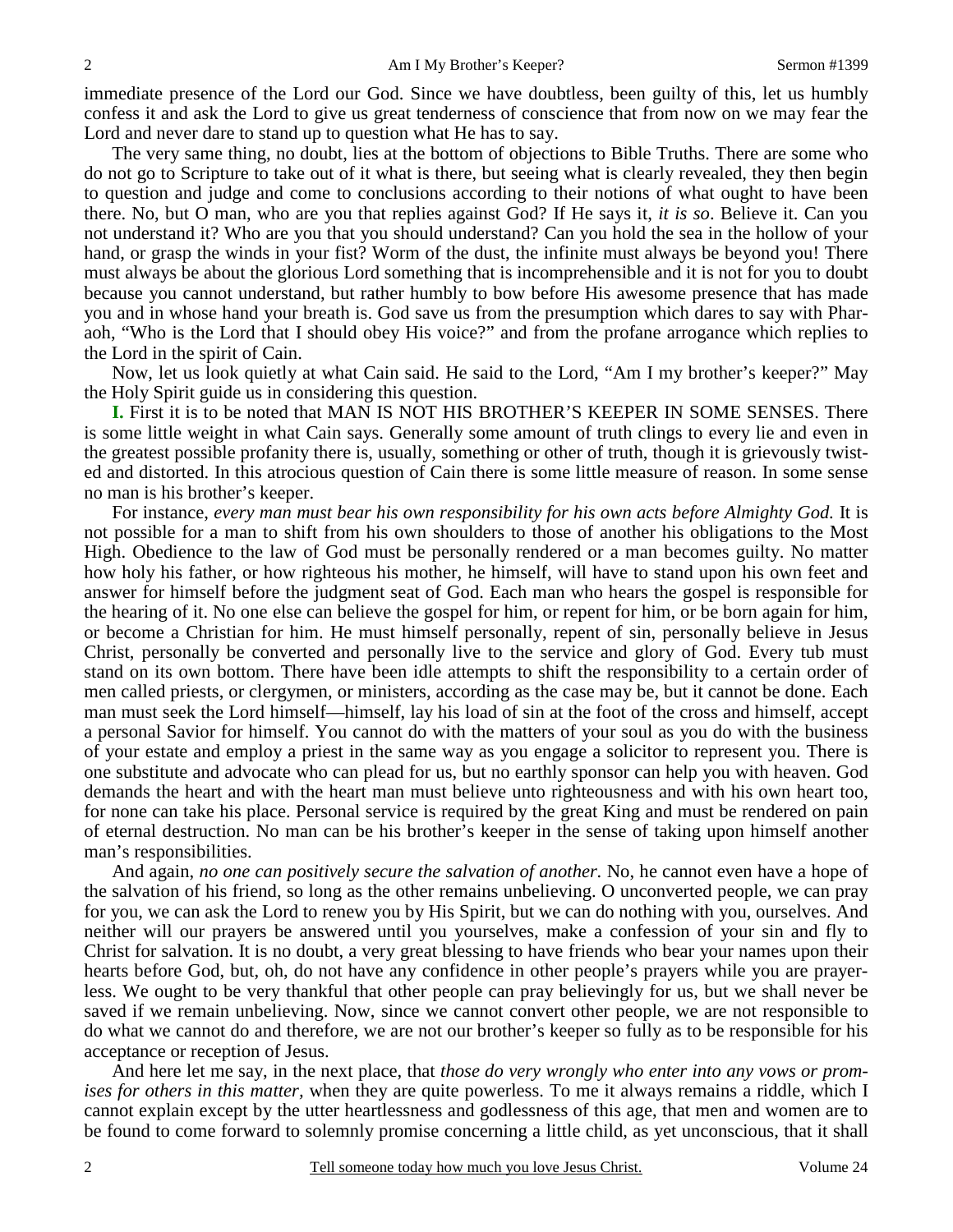3

keep all God's holy commandments and walk in the same all the days of its life and shall renounce all the pomps and vanities of this present evil world. I dare not stop short of saying that you lie most frightfully if you make any such promise. You go farther than that—you are guilty of perjury before almighty God. With what wrath He must look down upon persons who, in an edifice which they think to be sacred to His honor and in the presence of those who wear vestments which are supposed to mark them out as peculiarly the messengers of God, dare to say that they will do that which is quite out of their power. You cannot do it and you know it. You have, perhaps, not renounced the pomps and vanities of the world for yourselves. Certainly you have not kept all God's holy commandments. How then, can you do it for another? If you stood up there and promised before God that the child should grow eight feet high, that its hair should be of a yellow color and that its eyes should be green, you would be quite as much justified in making such a vow as in promising that which is prescribed in the Prayer Book, only there would be a touch of the ludicrous about that. But in this there is nothing that I can see to smile about, but everything to mourn over. It is sad that the human mind should be capable of such a use of words that it should dare to pronounce a lie as an act of worship, and then go calmly and quietly home as though everything had been done to please God. No, you cannot be other people's keepers. Do not, therefore, put yourselves into the awful position of promising that you will be.

It is proper here to say that the most earnest minister of Christ must not so push the idea of his own personal responsibility to such an extreme, as to make himself unfit for his work through a morbid view of his position. If he has faithfully preached the gospel, and his message is rejected, let him persevere in hope and not condemn himself. I remember years ago, when I labored to feel the responsibility of men's souls upon me, I became very depressed in spirit and the temptation arose out of it to give up the work in despair. I believe that responsibility should be duly felt, neither do I wish to say a word to excuse any who are unfaithful, but in my own case I saw that I could harp on one chord of my nature till I destroyed my power to do good, for I became so unhappy that the elasticity of my spirit departed from me. Then I remembered that if I had put the gospel faithfully before you and pressed it upon you, if you refused it, I had nothing more to do with the matter except to pray over it. If I earnestly entreated the Lord to send a blessing and tried again and again to plead and urge with your consciences that you should be reconciled to God and if I failed, I remembered that I should not be held responsible for not doing what I could not do, namely, turn hearts of stone to flesh and quicken dead sinners into life. Our responsibility is heavy enough without our exaggerating it. We are not men's sponsors and if they reject our Savior whom we faithfully preach, their blood must be upon their own heads. Our Lord did not always weep over Jerusalem, He sometimes rejoiced in spirit. No one thought must exclusively occupy our minds or we shall be good for nothing in practical life. We are not the keepers of other men's souls in a boundless sense, there is a limit to our responsibility and it is foolish to allow an excessive sensitiveness to burden us into semilunacy.

There is however, a sense in which we are our brother's keeper and of that I am now going to speak. You will bear my warning in mind and it will not weaken the force of what I say, but it will increase its weight, because you will feel that I have looked at the subject all round.

**II.** So now, secondly, IN A HIGH DEGREE WE ARE, EACH ONE OF US, OUR BROTHER'S KEEPER. We ought to regard ourselves in that light and it is a Cainish spirit which prompts us to think otherwise and to wrap ourselves up in hardheartedness and say, "It is no concern of mine how others fare. Am I my brother's keeper?" Let us be far from that spirit.

For, first, *common feelings of humanity should lead every Christian man to feel an interest in the soul of every unsaved man.* I say "common humanity," for we use the word, "humanity," to signify kindness. Such-and-such a man, we say, has no human feeling. I am not quite certain whether human feeling is always as humane as the words would seem to imply. Humanity over yonder, at any rate, in Russia and Turkey, does not seem to be a flower worth cultivating, but we might pray to be delivered from such humanity. The most horrible beast in those regions appears to be a man. Humanity in Bulgaria! God save us from such humanity. Yet I trust among us the expression may be used that common humanity leads us to desire the salvation of others. I am sure my dear friends, if you saw a man perishing for lack of bread, you would wish to share your crust with him. Will you let souls perish for lack of the bread of life without pitying and helping them? If we saw a poor wretch shivering in the winter's cold, we should be ready to divide our raiment that we might clothe him. Shall we see sinners without the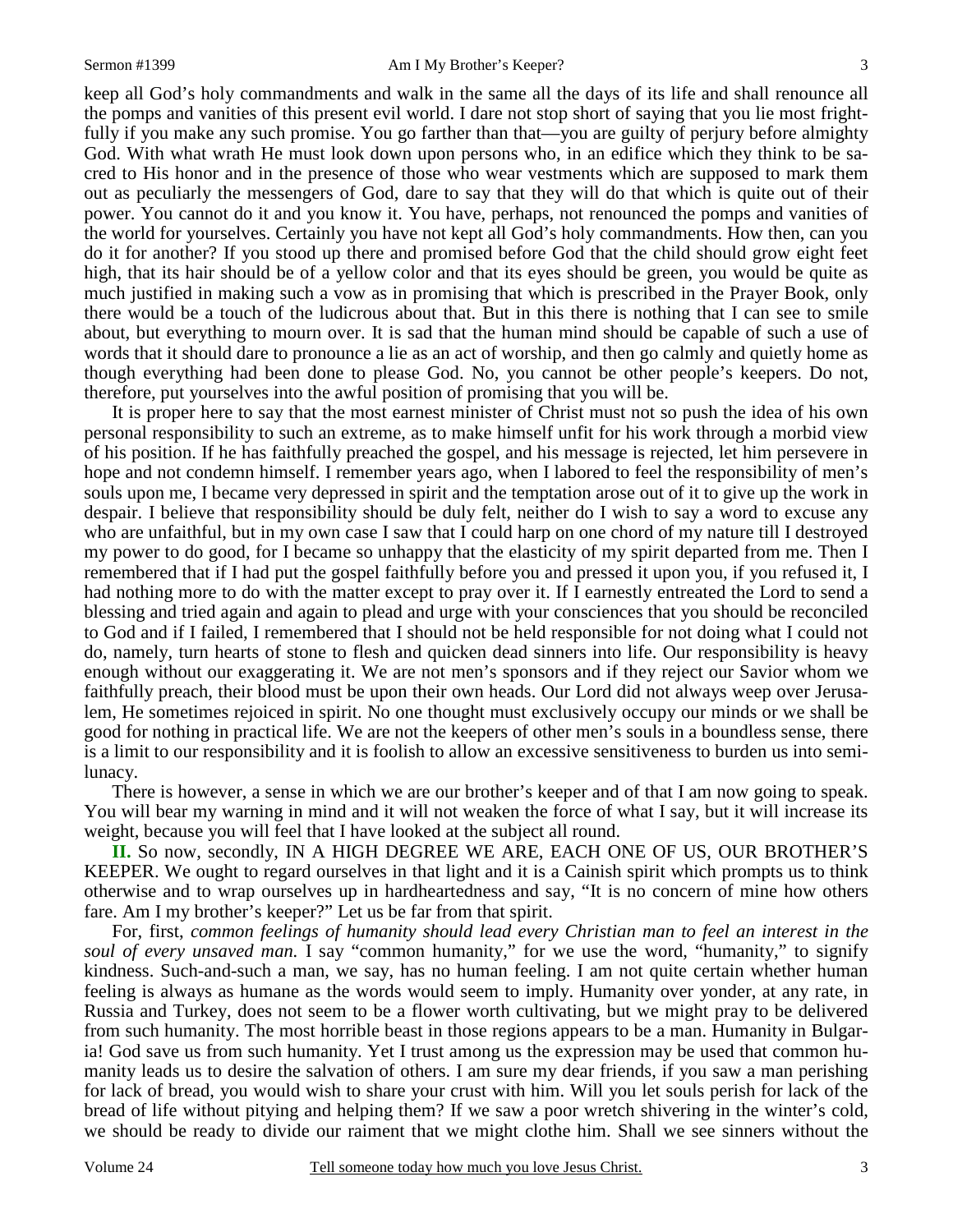robe of righteousness and not be anxious to speak to them of Him who can clothe them in fair white linen? When a person is in jeopardy through accident, we rush anywhere and use every exertion if by any means we may rescue him. And yet this life is trivial compared with eternal life and for us to be indifferent when men are perishing—indifferent to the dreadful woes which come upon impenitent sinners throughout eternity, is to act as if all brotherly compassion had fled our bosoms. Christians, I charge you, even upon so base a motive as this, because you are men and men are all your brothers, born of the same stock and dwelling beneath the arched roof of the one eternal Father, therefore care for the souls of others and be each one of you, his brother's keeper.

A second argument is drawn from the fact that *we have all of us, especially those of us who are Christians, the power to do good to others.* We have not all the same ability, for we have not all the same gifts or the same position, but as the little maid that waited on Naaman's wife had opportunity to tell of the prophet who could heal her master, so there is not a young Christian here but what has some power to do good to others. Converted children can lisp the name of Jesus to their sires and bless them. We have all some capacity for doing good. Now, take it as an axiom that power to do good involves the duty of doing good. Wherever you are placed, if you can bless a man, you are bound to do it. To have the power and not to use it is a sin. In withholding your hand from that which you are able to do for the good of your fellow man you have broken the law of love. You do not need a special call to tell a sinner about Jesus. You need no special call to take a little child and tell it of the Savior's love. You need no revelation by angels from heaven to tell you that what has benefited yourself will benefit your fellow men. All your knowledge, all your experience, all that you possess that grace has given you, demands a return in the form of service rendered to others. The Jews were God's elect nation—elect to keep the oracles of God for all the nations. But they failed because they never cared for the bearing of those great truths upon the Gentiles, but fancied that they had received them for their own special benefit. The selfish spirit so grew upon them that when God's grace to the heathen was mentioned it made them mad with rage. And you, saved ones, you owe much to God, but do not think that you are saved only for your own special benefit. It is a great benefit to you, but grace is bestowed upon you like light that you may give it to others who are in darkness. It is bestowed upon you as the bread that was given by our Lord to His disciples in the desert that they might break it among the multitude, that all might eat and be filled. Think about this—that the power to do good involves the responsibility to do it wherever that power exists. And so, as far as you have any ability, you are by that very fact constituted your brother's keeper.

Another argument is very plainly drawn from *our Lord's version of the moral law.* What is the second and great commandment according to Him? *"You shall love your neighbor as yourself."* Now, since we have loved ourselves so well that through God's grace we have sought and found forgiveness of our sin, should we not love our neighbor so well as to desire him to know his sin and to seek forgiveness too? It was right of us to secure our highest interests by laying hold upon eternal life. But if we are to love our neighbor as ourselves, should we give ourselves any rest while multitudes are despising Christ and refusing salvation? No, brethren, we have never yet come up to the standard yet. But in proportion as we do begin to love our neighbor as ourselves we shall certainly feel that God has made us in a measure to be our brother's keeper.

And again, *without looking to other men's souls we cannot keep the first of the two great commands* in which our Lord has summarized the moral law. It runs thus—"You shall love the Lord your God with all your heart, and with all your soul, and with all your mind, and with all your strength." But this we cannot possibly do unless we have a love towards our brother's soul, for well does the apostle ask—"If a man loves not his brother whom he has seen, how can he love God whom he has not seen?" It is all very fine to stand up and sing about your love to God and let the missionary box go by while your eyes are gazing into heaven, but if you do not care for the heathens' souls, how can you care for God? It is all very pretty to be enamored of Christ and to have a sweet experience, or to think you have, and yet poor wretches in London are dying without the knowledge of the Savior and you can let them die and let them sink into hell without emotion. May God save us from such piety. It is very pretty to look at, like the gilt on the gingerbread in the old fairs, but there is no gold about it at all. A loveless religion is good for nothing. He, who does not love his fellow man enough to desire his salvation, and aim at it with all his might, gives no proof that he loves God at all. Think of these things and weigh my arguments with candor.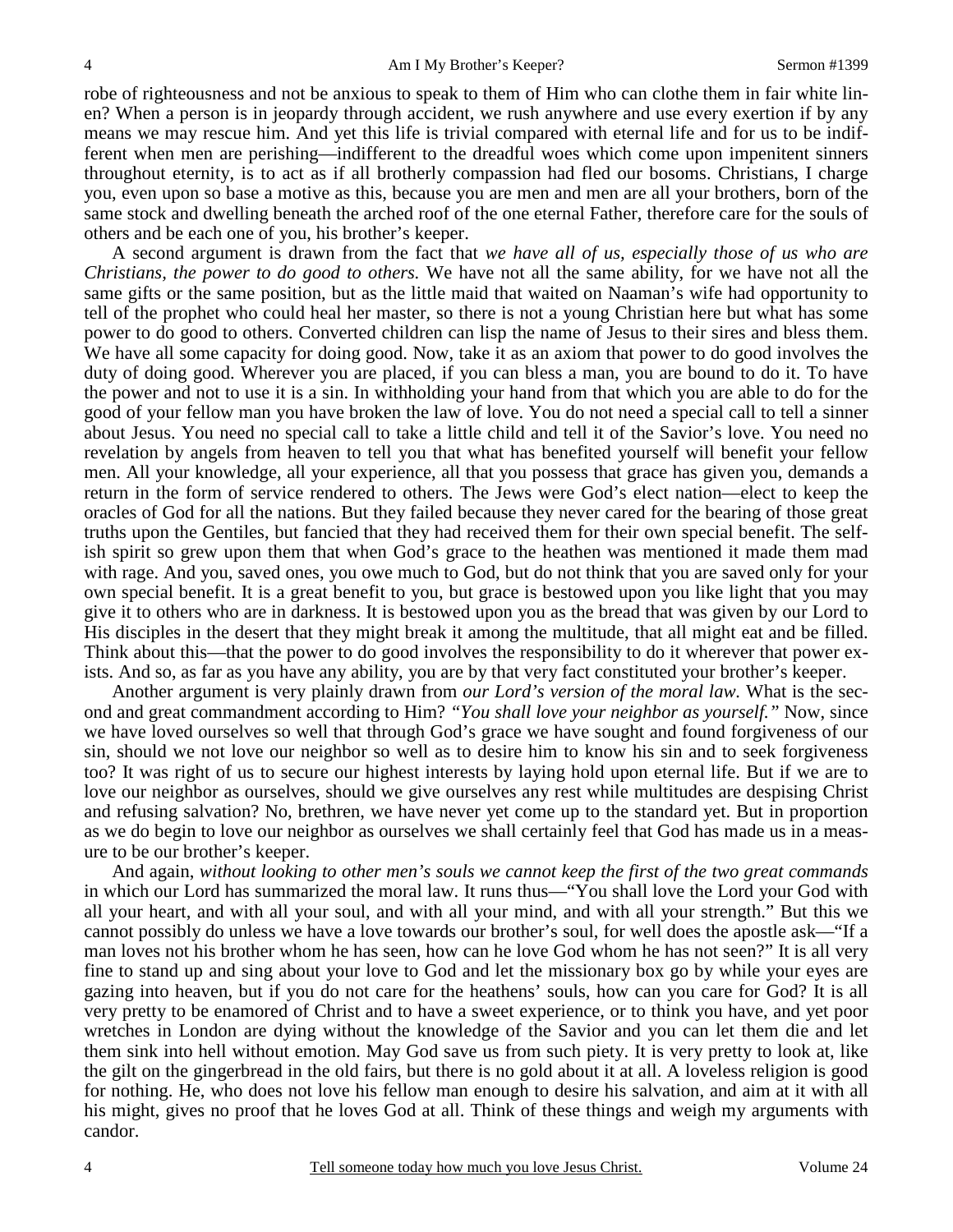Once more. To the Christian man, perhaps the most forcible reason will be that *the whole example of Jesus Christ, whom we call Master and Lord, lies in the direction of our being the keeper of our brother,* for what was Jesus' life but entire unselfishness? What was said of Him at His death but that, "He saved others: Himself He could not save"? The very fact that there is a Christ at all means that there was one who cared for others, and that our Lord became a man means that He loved His enemies and came here to rescue those who rebelled against His authority. If we are selfish—if we make our own going to heaven to be the one end of life, we are not Christians. We may call whom we please Master, but we are not following Jesus Christ. Do you shed tears? But do you weep over Jerusalem? Tears for yourselves are poor things if there are never any for others. You pray and agonize. But is your grief ever caused by bearing the burden of other men's souls? Are you like He with whose name Gethsemane must ever be connected in our memories? Oh, though we gave our bodies to be burned, yet if we have not love for mankind it profits us nothing. We may go a long way, and apparently all the way, in the externals of the Christian religion, but if the heart is never warm with a desire to benefit mankind, we are still aliens to the commonwealth of which Jesus is the great head. I am sure it is so. I speak not my own mind, but the mind of Christ. If He were here, what would He say to anyone who called himself His disciple and yet never lifted his hand or moved his tongue to snatch the firebrand from the flame or save the sinner from the error of his ways? It must be so, then—we must be our brothers' keepers.

Let the next thought rise in our minds that we are certainly ordained to the office of brother-keeper because *we shall be called to account about it.* Cain was called to account. "Where is Abel your brother?" I would to God, dear friends, and especially you, the young men of the College, who asked me to speak about missions tonight, that you could now hear the Lord speaking to you and saying, "Where is Abel your brother?"

Take first those who are united to us by the ties of the flesh, which come under the term, "brethren," because they are born of the same parents, or are *near of kin.* Where is John? Where is Thomas? Where is Henry, your brother? Unsaved? Without God? What have you ever done for him? How much have you prayed for him? How often have you spoken to him seriously about his state? What means have you used for his instruction, persuasion, conviction? Dear sisters, I must not let you off. Where is your brother? You sisters have very great power over brothers, more power than brothers have. Where, dear Mother—let me put the question very tenderly to you—where is your child, your son, your daughter? Not all that you could wish, you say? But can you say, if your dear child were to perish, that you are clear of his blood? Father, the boy grieves you, are you quite clear that you did not help to sow in him the sins which are now your trial? Come, have you done all that should be done? If, in a week's time, you had to follow in mournful procession, your son's body to the grave, are you quite clear? Quite clear? Relatives, I put you all together, are you quite clear of the blood of relatives? For the day will come when the question will have to be put very plainly, "Where is Abel your brother?" You cannot help it, I know, that such a one lives in sin and has become an unbeliever or a scoundrel. You cannot absolutely help it, but still, have you done all that you should have done towards the preventing of the sin by leading that soul into the way of life and peace? I pause for a moment to let that solemn inquiry go home to everyone. The proverb says, "Charity must begin at home," and certainly Christian love ought to begin there. Are our own houses swept? Our own children, servants, brothers and sisters—have we as much as lies in us sought to win them to Christ? For my part, I abhor the spirit which takes a Christian mother from her children to be doing good everywhere except at home. I dread the zeal of those who can run to many services but whose households are not cared for, yet sometimes such is the case. I have known people very interested in the seven trumpets and the seven seals who have not been quite so particular about the seven dear children that God has entrusted to them. Leave somebody else to open up the Revelation and look to your own boys. Mind where they are in the evenings! And see to your girls, that they know, at least, the gospel, for indeed, there are some households where there is ignorance of the plan of salvation, albeit that the parents are professedly Christians. Such things ought not to be. Where is Abel your brother? Your son? Where is your daughter, your sister, your father, your cousin? See to this, that you begin at once earnestly seeking the salvation of relatives.

But, beloved, we must never end there, because brotherhood extends to *all ranks, races and conditions.* And according to each man's ability, he will be held responsible about the souls of others whom he never saw. Where is Abel your brother? Down in a back street in London, he is just going into the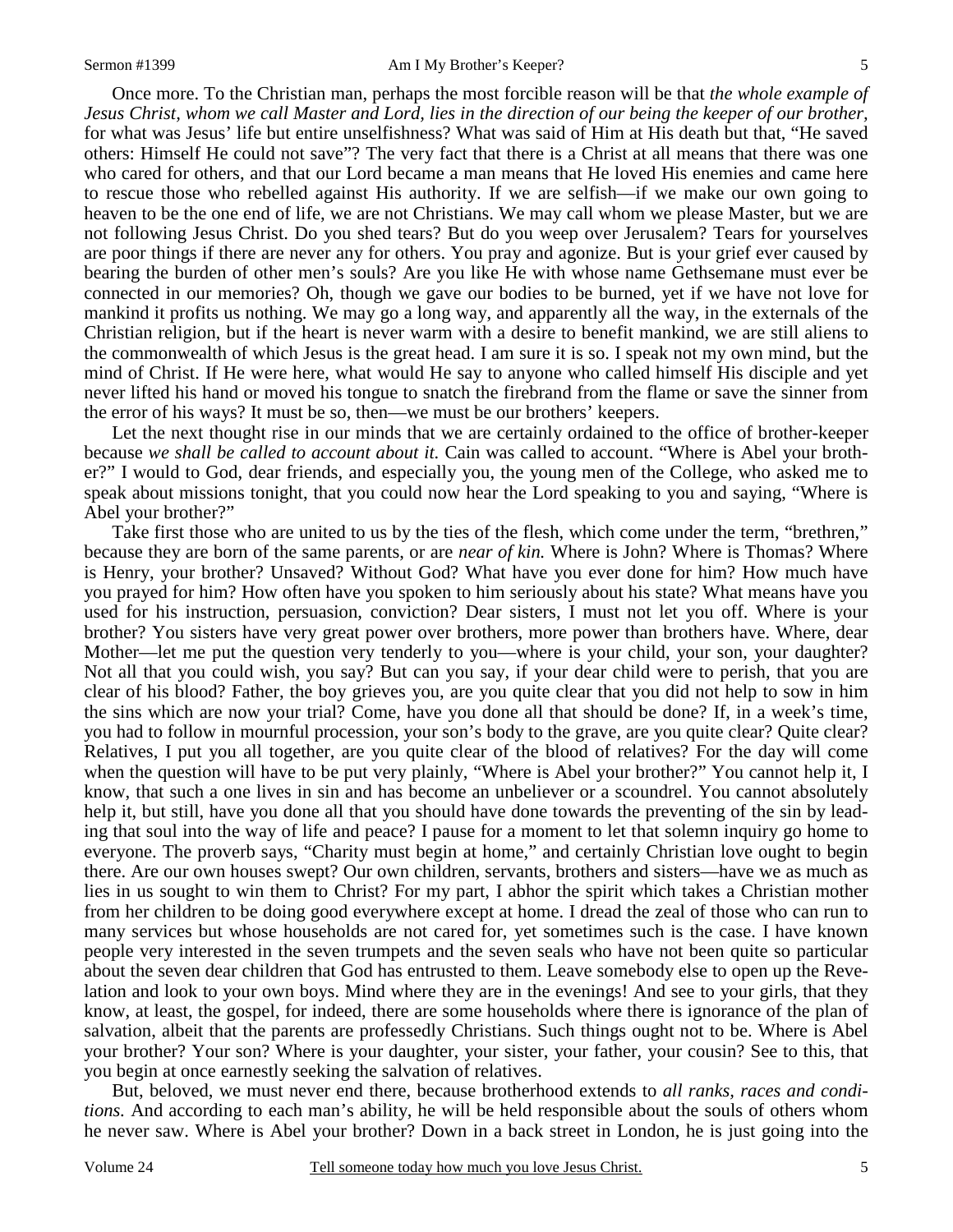public house. He is half drunk already. Have you done anything, friend, towards the reclaiming of the drunk? Where is your sister? Your sister who frequents the midnight streets? You shrink back and say, "She is no sister of mine." Yes, but God may require her blood at your hands if you leave her to perish. Have you ever done anything towards reclaiming her? She has a tender heart despite her sin. Alas, many a Christian woman, many a Christian man who comes across the path of such will draw themselves up with a kind of Phariseeism, shake the dust off their feet and feel as if they were contaminated by their very presence. Yet Christians ought to love the erring and the sinful, and if we do not, we shall be called to account for it. If we have an opportunity of doing good, even to the vilest, and do not use it, we shall not be guiltless. Some of you who get rich in London go and live out in the suburbs directly and I cannot blame you. Why should you not? But if you leave the heart of London, where the working people are without any means of grace—if you are content to hear the gospel yourselves and withdraw your wealth from struggling churches among the poor, God will one day say to you, "Where is Abel your brother?" City merchant, where are the poor men that earned your wealth? Where are they who after all, were the bone and sinew that made you rich, from whom you fled as though they were struck with the plague and who you left to die in utter ignorance? Oh, see to this, you rich men, you persons in responsible positions, lest the blood of the poor of London be demanded of your souls at the great day of account. Yes, but London is not everywhere, nor is this little isle of England everything. Look, if you can, across sea and land to India, where your fellow subjects live and alas, die at this hour of famine. The day will come when God will say to English Christians, "Where is the Hindu, your brother? Where is the Brahmin your brother? Where is the Soodra your brother?" And what answer will be given by the men who ought to be there and have the ability to be there? What answer will be given by rich men who ought to help to send missionaries there, but suffer the millions to perish without a knowledge of Christ, not lifting their hand to help? And further still lies China. That does not bear thinking of, with its teeming millions—millions who have never even heard the sound of Jesus' name. Their destiny we leave with God, but still, we know that to be ignorant of God and of His Christ is a frightful thing. And every man who has light, unless his duty lies at home, should gird up his loins and say in God's name, "I will not have the blood of India streaming down my gory clothes, nor the blood of China pouring a curse upon my head." The Lord grant to all Christians to see their relation to mankind, and to act a brother's part to all races.

One thing more upon this calling to account. *The needier, the more destitute people are, the greater is their claim upon us.* For, according to the account book—need I turn to the chapter? I think you remember it—they are the persons for whom we shall have mainly to give an account. "I was hungry and you gave Me no meat. I was thirsty and you gave Me no drink. I was sick and in prison and you visited Me not; naked and you clothed Me not." These objects of charity were the most destitute and poor of all, and the great question at the last day is about what was done *for them*. So if there is a nation more ignorant than another, our call is there first. And if there are a people more sunken and degraded than others, it is concerning them that we shall have to give a special account.

Now, I close this second head about our really being our brother's keeper by saying this—there are some of us who are our brother's keeper voluntarily, but yet most solemnly, by the office that we hold. We are ministers. O brother ministers, we are our brother's keepers. "If the watchman warns them not, they shall perish." That is an awful sentence to me—"They shall perish." The next is not so awful, sometimes to my heart, but it is very dreadful—"But their blood will I require at the watchman's hands." You cannot enter the Christian ministry without standing where you will need almighty grace to keep you clear of the blood of souls. Yes, and you Sunday school teachers, when you undertake to teach that class of children, you enter under the most solemn responsibilities. I may add that all of you who name the name of Jesus, by that very fact, come into your measure of responsibility, for Christ has said, not of ministers or of Sunday school teachers only, but of all, "You are the light of the world." If you give no light what shall be said of you? "You are the salt of the earth." If there is no savor in you what will become of you but to be cast out and trod under foot of men?

**III.** My time quite fails me. I need much more, but if I leave those thoughts with you I shall be well content. However, I must occupy a little longer space while I speak on the third head, namely, that IT WILL BE HIGH PRESUMPTION ON OUR PART IF, FROM THIS NIGHT FORWARD, WE SHIRK THE DUTY OF BEING OUR BROTHER'S KEEPER.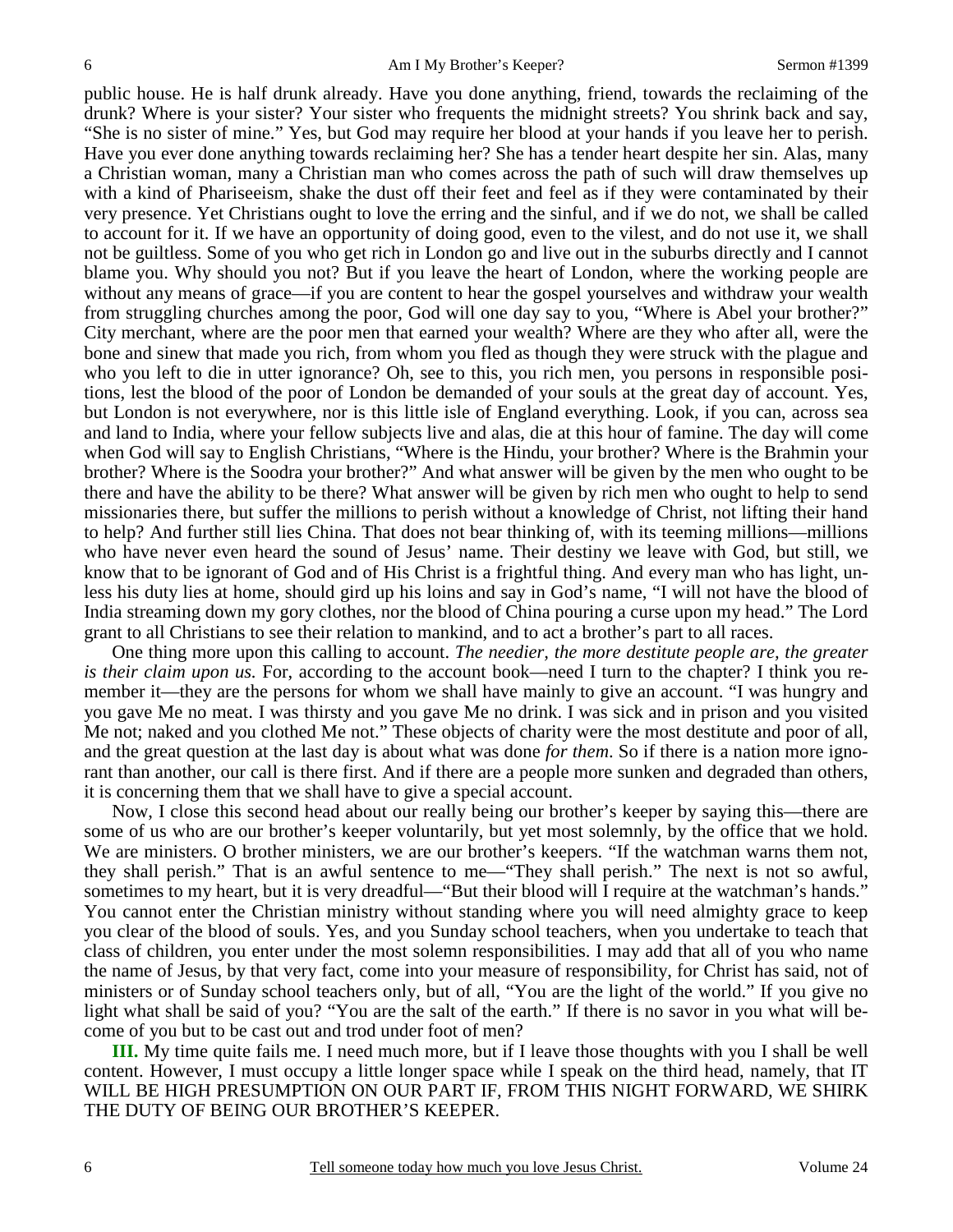I will set it very briefly in a strong light. It will be denying the right of God to make a law and to call upon us to obey it, if we refuse to do as we are told. God has so organized society that every man receiving light is bound to spread it, and if you decline the blessed service you will practically deny the right of God to require such service of you. You will be judging your Judge and lording it over your God. High treason lies in that.

Notice next, that you will be denying all claims on your part to divine mercy, because if you will not render mercy to others, and if you altogether deny your responsibility to others, you put yourself into the position of saying, "I need nothing from another"—consequently, nothing from God. Such mercy as you show, such mercy shall you have. The question is not what will become of the heathen if you do not teach them; the great question is what will become of *you* if you do not do it? If you let sinners die, what will become of *you*? That is the point. You put yourself out of the reach of mercy, because you refuse to render it. When you bow your knee in prayer you curse yourself, for you ask God to forgive your debts as you forgive your debtors and in effect, you ask Him to deal with you as you are dealing with others. What mercy, then, can you expect?

Indeed, there is this about it too—that your act is something like throwing the blame of your own sin upon God if you leave men to perish. When Cain said, "Am I my brother's keeper?" he meant, probably, "You are the preserver of men. Why did You not preserve Abel? I am not his keeper." Some throw on the sovereignty of God the weight which lies on their own indolence. If one soul perishes without being taught the gospel, you cannot fling the weight of that fact upon divine sovereignty until the Christian church has done her utmost to make the gospel known. If we had all done all that could be done—I mean all of us who are believers—and yet souls perished, the blame would lie with men themselves. But where we fall short, to that degree we are our brother's keeper and we must not accuse the Lord.

And again, there is to my mind, an utter ignoring of the whole plan of salvation in that man who says, "I am not going to have any responsibility about others," because the whole plan of salvation is based on substitution, on the care of another for us, on the sacrifice of another for us. And the whole spirit of it is self-sacrifice and love to others. If you say, "I will not love"—well, the whole system goes together and you renounce it all. If you will not love, you cannot have love's benediction. If you will not love, you cannot be saved by love. And if you fancy that the Christian faith leaves you unloving and selfish and yet takes you to heaven, you have made a mistake. There is no such religion propagated by the Word of God, for the religion of Jesus teaches that since Christ has so loved us we are therefore to love one another and to love the ungodly so as to endeavor to bring them to the feet of the Savior. God grant that these words may have a salutary effect by the Spirit of God applying them to your souls.

Last of all, it may turn out—it *may* turn out—that if we are not our brother's keeper we may be our brother's murderer. Have any of us been so already? When were you converted? Will you kindly look back to your sins before conversion? He must be a very happy man who did not before conversion, commit sins which injured others. And there are some persons whose lives, before they turned to Christ, were frightfully blended with the careers of others whom they have left to perish in the gall of bitterness. I have seen bitter tears shed by men who lived evil lives, when they have remembered others with whom they sinned. "I am forgiven. I am saved," one has said to me, "But what about that poor girl? Ah me! Ah me!" One man had been an infidel and he led others into infidelity. He has been saved himself, but he cannot bring those back again, whom he tutored in atheism. Before conversion you may have committed many a soul-murder. Ought not this to stir you up to seek now if possible, as much as lies in you, to bring those to Christ whom once you led away and to teach the living word since once you taught the deadly word which ruined souls? Much solemn thought ought to arise out of this. Pray for the power of the Holy Spirit to work by you to the salvation of those whom your evil influence drew towards the Pit.

But what shall be said of our conduct since we have been converted? May we not have helped to murder souls since then? I tell you a cold-hearted Christian makes worldlings think that Christianity is a lie. Inconsistent Christians—and there are such—woe, woe that it should be so! Bad-tempered, covetous, cross-grained, sardonic, snarling persons, who we hope may be the Lord's people, what shall we say of these? How little they are like their Master. They are the propagators of death. I believe that nobody is more mischievous than a professor who is barely a Christian, or almost a Christian and continually shows his bad side to the world while yet he boasts of his piety. He disgusts the world with the name of Jesus. Perhaps some of you have backslidden since your conversion and you have committed